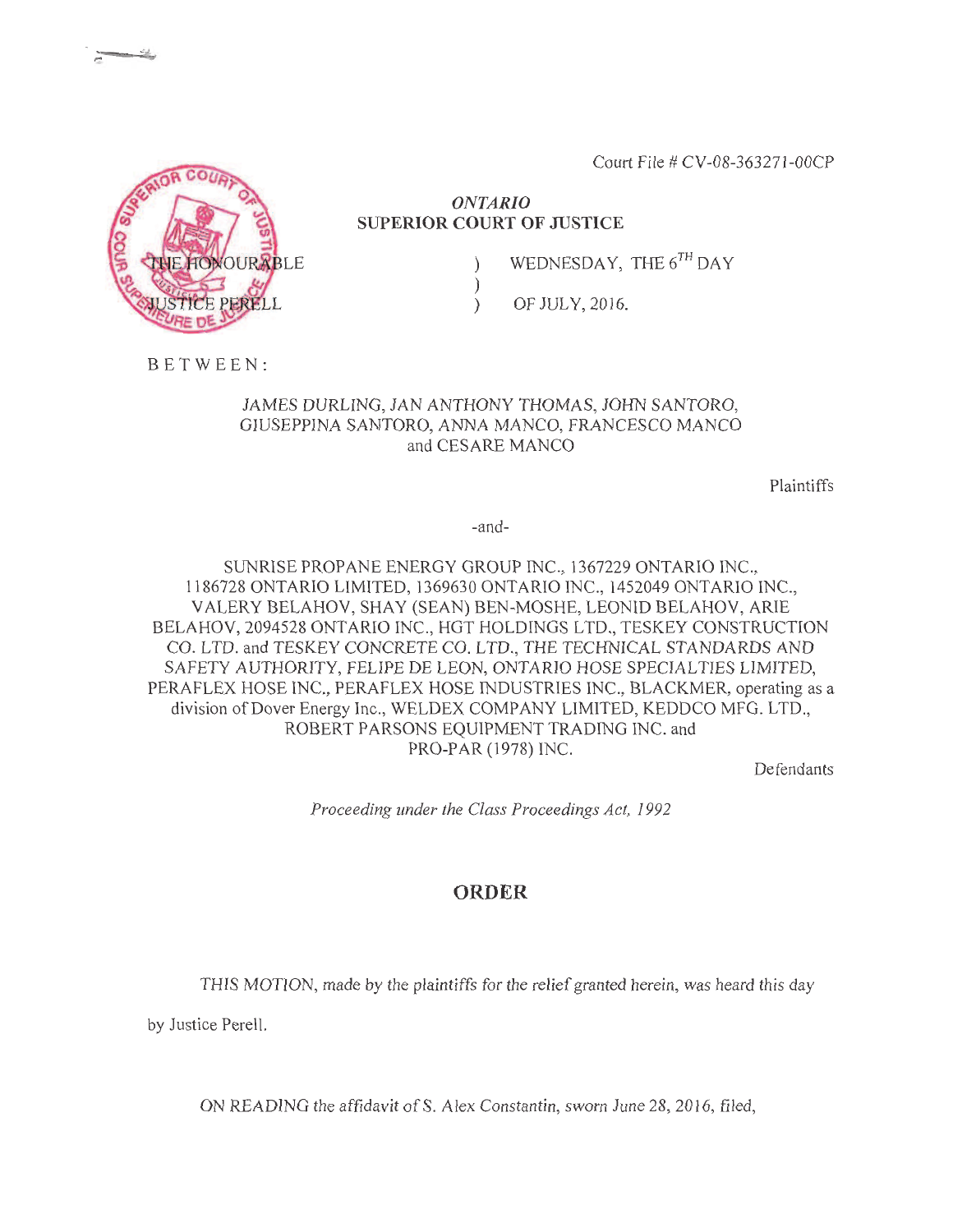AND ON HEARING the submissions of Class Counsel, and being advised that both the Office of the Children's Lawyer and the Office of the Public Guardian and Trustee took no position on this motion.

1. THIS COURT ORDERS that Exhibit "I" to the Affidavit of S. Alex Constantin, sworn June 28, 2016 contained in the Moving Parties' Motion Record (Authorizing Distribution of Funds in Trust) shall be and is hereby sealed.

 $2.$ THIS COURT ORDERS AND DECLARES that the amount for distribution to the Class Members (net OHIP) is \$7,908,868.21.

 $3.$ THIS COURT ORDERS AND DECLARES that the amount for distribution to the Subrogated Insurers and the City of Toronto Losses is \$7,959,193.21.

 $4.$ THIS COURT DECLARES that each Class Member, Subrogated Insurer and the City of Toronto, will be paid the amount set out in Schedule 1, as adjusted as fallows; that is a class member shall receive the sum of the amount awarded the Gmant anarded the class member. / rap S. THIS COURT DECLARES that each payment as particularized in Exhibit "I" to the as adjusted Affidavit of S. Alex Constantin, sworn June 28, 2016, to a minor under the age of 18 years, shall be paid into Court until the person reaches the age of 18 years or any further order of the Court,

with the exception of the six minors who will attain the age of 18 before December 31, 2016.

 $\overline{2}$ 

**COLL**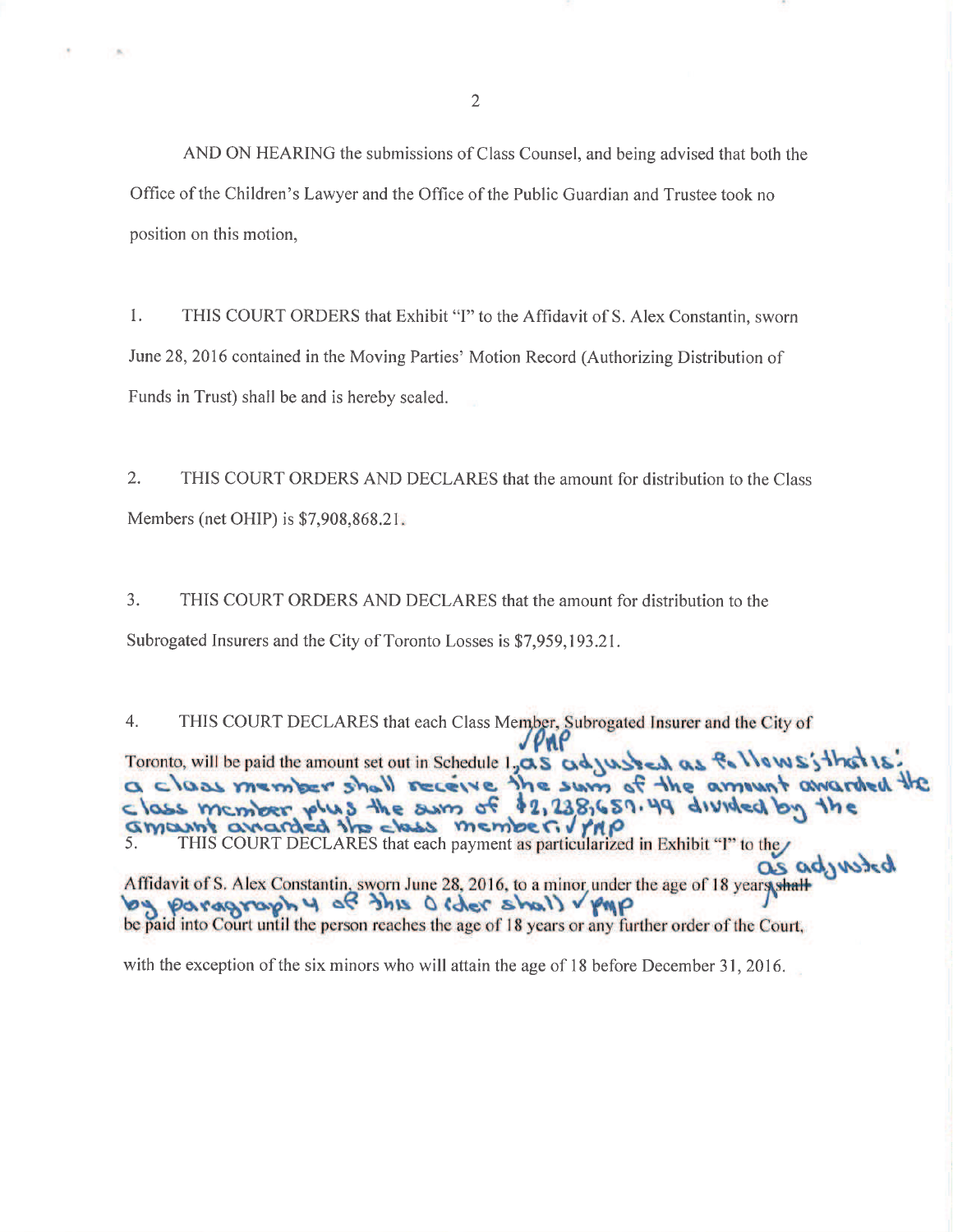6. THIS COURT ORDERS AND DIRECTS Sutts, Strosberg LLP shall deliver to Marsh Risk Consulting Canada ("Marsh") the amount of \$15,868,061.42 in trust for distribution in accordance with Schedule 1.

7. THIS COURT ORDERS that Marsh must mail, by pre-paid post, on or before July 28, 2016, to each Class Member (including to the minors, which funds will be paid in accordance with paragraph 5 of this Order), Subrogated Insurer and the City of Toronto a cheque, in accordance with Schedule 1, and a letter, generally, in accordance with Schedule 2 to this Order.

8. THIS COURT ORDERS that each cheque must be cashed within six months of the date of the cheque and the following words shall be printed on each cheque:

By Court order, this cheque must be cashed within 6 months of the date of this cheque. Thereafter, the award is forfeited.

9. THIS COURT ORDERS that after six months of the date of issuance of each cheque, Marsh will arrange a stop payment on each trust cheque which has not been negotiated and, thereafter, the amount of each cheque will be forfeited.

10. THIS COURT ORDERS that the balance of the forfeited funds in Marsh's trust account shall be paid *cy près* to the City of Toronto, Office of Emergency Management after payment of any further disbursements incurred by Sutts, Strosberg LLP.

11. THIS COURT DECLARES that Sutts, Strosberg LLP has paid to the Arbitrator the sum of \$30,000.00 in full settlement of her account.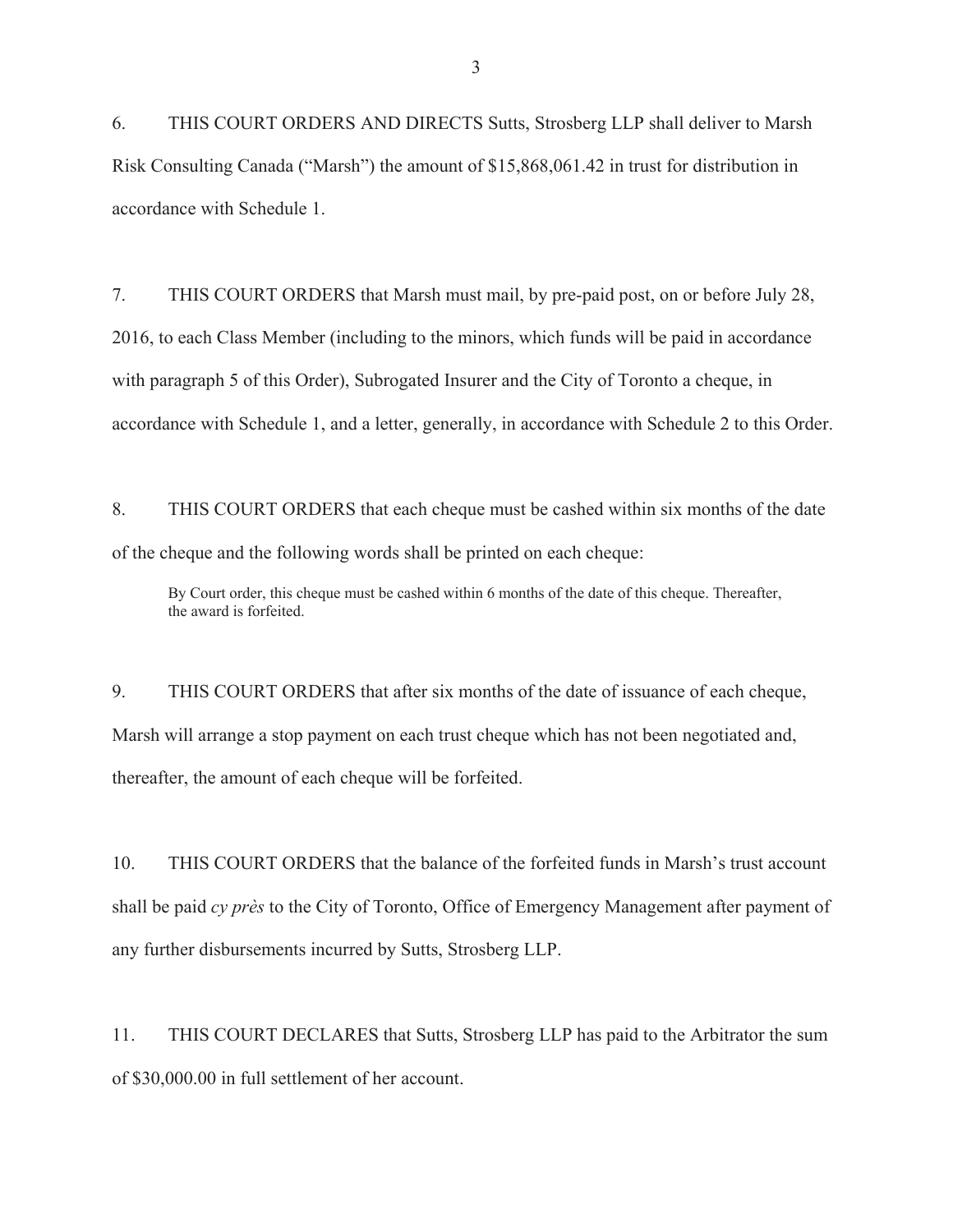12. THIS COURT ORDERS that Sutts, Strosberg LLP will pay to the Arbitrator the sum of \$25,425.00, inclusive of taxes and disbursements in respect of the Arbitrator's surplus fee.

13. THIS COURT ORDERS that the Arbitrator is discharged from her obligation in this class action.

14. THIS COURT DECLARES that Sutts, Strosberg LLP has paid to the Administrator its fee of \$475,000.00, inclusive of taxes and disbursements.

15. THIS COURT ORDERS that Sutts, Strosberg LLP will pay to the Administrator the balance of its fees of \$50,198.94, inclusive of taxes and disbursements.

16. THIS COURT ORDERS that in addition to its fees and disbursements, Sutts, Strosberg LLP has earned interest income of \$89,467.04 on the monies in trust for this class action and Sutts, Strosberg LLP will report this interest income to the Canada Revenue Agency.

17. THIS COURT DECLARES that Sutts, Strosberg LLP has included the \$89,467.04 of interest income in the amount set out at paragraph 6 of this Order.

18. THIS COURT ORDERS that Class Counsel is entitled to receive the interest income of \$28,600.12 earned on its fees and disbursements.

19. THIS COURT ORDERS that the Class Members (net of OHIP) are entitled to receive the interest income of \$49,605.85.